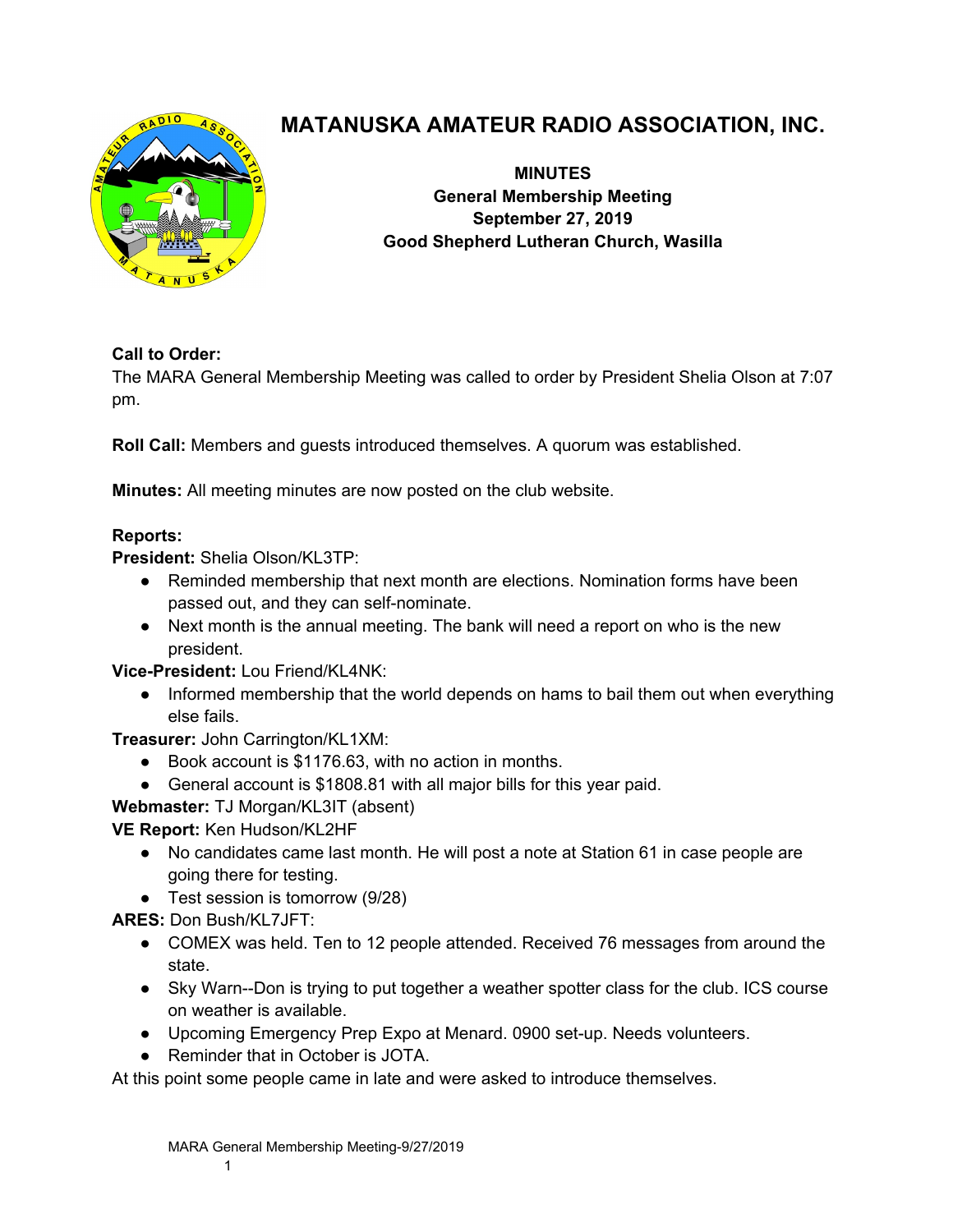**Tech Time with Elmers**: John Mears/AL7LA

- Explained the purpose of Tech Time, which is held at the hospital in the conference room on Saturdays from 10-12.
- The Elmers in the room identified themselves.

**Suggestion Box:** John Mears/AL7LA

• No report given

**Sunshine Committee:** Tabitha Sherman/KL4FZ

- Reported no new recipients in the last month. The fund is doing fine.
- **Trailer Committee:** Don Bush/KL7JFT
	- Reported batteries are installed.
	- Will change over fuel to winter grade when it comes out.

#### **Upcoming Events**

- 1. *Valley Exam*, September 28
- 2. *Emergency Preparedness Expo*, September 28
- 3. *Tech Time with Elmers,* October 5
- 4. *MARA Board meeting*, October 9
- 5. *Jamboree on the Air*, October 18-20 @ Camp Gorsuch
- 6. Shake OUT, October 19. Don Bush/KL7JFT explained the purpose.
- 7. *MARA Annual General and Elections*, October 25
- 8. *October Valley Exam,* October 26

Betty Carrington/KL1XL asked about the location of the next Christmas party. Shelia Olson/KL3TP hopes we can hold it at the church (Good Shepherd Lutheran). Shelia went on to reiterate that members should bring non-perishables to all meetings to donate to the church's food pantry in thanks for the use of the space.

#### **Old Business:**

#### **1. Election Nominations to Secretary--Shelia Olson/KL3TP**

a. Shelia explained the responsibilities of the different positions, and that members could self-nominate.

#### **Non-Agenda Items**

- 1. Shelia Olson/KL3TP explained the George Strother book refund program again.
- 2. Contact Don Bush/KL7JFT if interested in emergency communications. He said that according to all the ARRL requirements, we're doing great.

Door Prize drawings were held. Betty Carrington/KL1XL explained who John Oriello/KL7LL, the prize donor, is.

**Program:** Windshield Report by Don Bush/KL7JFT. Slide presentation on what a windshield report is and how it's done. Don also passed out a form that's often used and that tells what to look for, then answered questions from the floor.